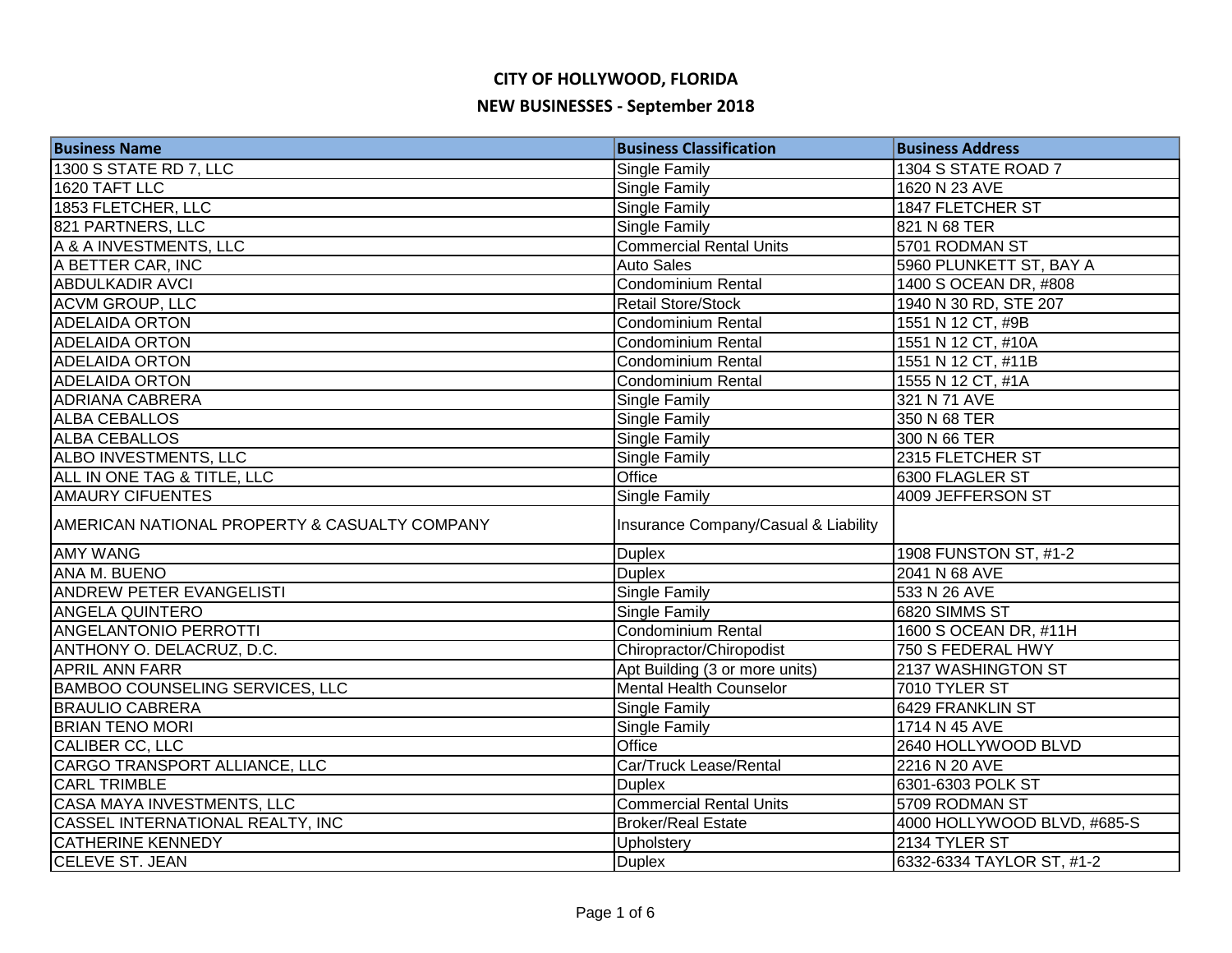| <b>Business Name</b>                            | <b>Business Classification</b> | <b>Business Address</b>   |
|-------------------------------------------------|--------------------------------|---------------------------|
| CHOCOLATATITAS INCORPORATED                     |                                |                           |
| (DBA: LAUDERDALE PAPER & BALLOON)               | Wholesale Merchandise          | 3916 N 29 AVE             |
| CLIFF'S RESTAURANT MIAMI, INC                   | Restaurant/Bar                 | 2901 HOLLYWOOD BLVD       |
| CUBAN GUYS 104, LLC                             | Small Vendor/Mobile            |                           |
| CYNTHIA ANN GREENFIEILD, TR                     | Condominium Rental             | 2501 S OCEAN DR, #517     |
| CYNTHIA ANN GREENFIEILD, TR                     | <b>Condominium Rental</b>      | 2501 S OCEAN DR, #1528    |
| <b>D &amp; J PARKING SYSTEMS, LLC</b>           | Office                         | 2610 S FEDERAL HWY, #B    |
| (DBA: FLL QUICK PARK AND CAR RENTAL)            |                                |                           |
| DAMMEL CLEANING ENTERPRISE, INC                 | <b>Janitorial Services</b>     | 2719 HOLLYWOOD BLVD, #248 |
| (DBA: PALM BEACH & BROWARD BUILDING MANTEMANCE) |                                |                           |
| <b>DANIEL VILLALOBOS</b>                        | <b>Duplex</b>                  | 1642 ADAMS ST, #A-B       |
| <b>DAPHNE LOPATA</b>                            | Single Family                  | 2401 N 62 AVE             |
| <b>DAWN PENZETTA</b>                            | Single Family                  | 5821 HOPE ST              |
| DDR CONSTRUCTION & DEVELOPMENT, LLC             | Contractor/General             | 1511 JACKSON ST           |
| <b>DESIGN SUITES MIAMI, INC</b>                 | <b>Rental Service</b>          |                           |
| (DBA: DESIGN SUITES HOLLYWOOD BEACH)            |                                | 101 N OCEAN DR, #116-131  |
| <b>DEVIS GROUP, LLC</b>                         | Apt Building (3 or more units) | 1725 HAYES ST             |
| <b>DIANA R PINO REV TR</b>                      | Condominium Rental             | 1801 S SURF RD, #3H       |
| <b>DIAR HOMES CORP</b>                          | <b>Single Family</b>           | 2651 FLETCHER ST          |
| EDUCATION ADVANTAGE, LLC                        | Day Care Certified             | 1700 N 47 AVE             |
| ELIZABETH BONET, PA LLC                         | Mental Health Counselor        | 4600 SHERIDAN ST          |
| <b>EMILY HARRISON-JOLLY</b>                     | Attorney                       | 3475 SHERIDAN ST          |
| <b>ERIC SAMAMA</b>                              | Condominium Rental             | 1600 S OCEAN DR, #3B      |
| EVERGLADES CONTRACTING, LLC                     | Contractor/Plumbing            | 1946 TYLER ST             |
| <b>FERNANDEZ FAM TR</b>                         | <b>Condominium Rental</b>      | 3725 S OCEAN DR, #919     |
| <b>FILLMORE ONE, LLC</b>                        | Single Family                  | 2233 FILLMORE ST          |
| FRED DENICCI CONSTRUCTION, LLC                  | Contractor/General             | 2147 ADAMS ST             |
| <b>FRED HOCHSZTEIN</b>                          | Attorney                       | 3475 SHERIDAN ST          |
| <b>GARFIELD GROUP CORP</b>                      | 8383 Pool Maintenance          | 402 N 28 AVE              |
| <b>GERARDO GOMEZ</b>                            | <b>Single Family</b>           | 207 N 61 TER              |
| <b>GO GREEN CLINIC, LLC</b>                     | <b>Retail Store/Stock</b>      | 4860 S STATE ROAD 7       |
| <b>GOOD NEIGHBORS INVESTMENTS, LLC</b>          | Apt Building (3 or more units) | 611-615 S 24 AVE          |
| <b>GREGORY R. RAMSARAN</b>                      | <b>Single Family</b>           | 1711 JEFFERSON ST         |
| <b>GUARDS STORAGE, INC</b>                      | <b>Warehouse Rental</b>        | 3600 N 29 AVE             |
| H & H ASSET HOLDINGS 5, LLC                     | <b>Condominium Rental</b>      | 2612 JOHNSON ST, #1       |
| H & H ASSET HOLDINGS 5, LLC                     | Condominium Rental             | 2612 JOHNSON ST, #2       |
| H & H ASSET HOLDINGS 5, LLC                     | Condominium Rental             | 2612 JOHNSON ST, #3       |
| H & H ASSET HOLDINGS 5, LLC                     | <b>Condominium Rental</b>      | 2612 JOHNSON ST, #4       |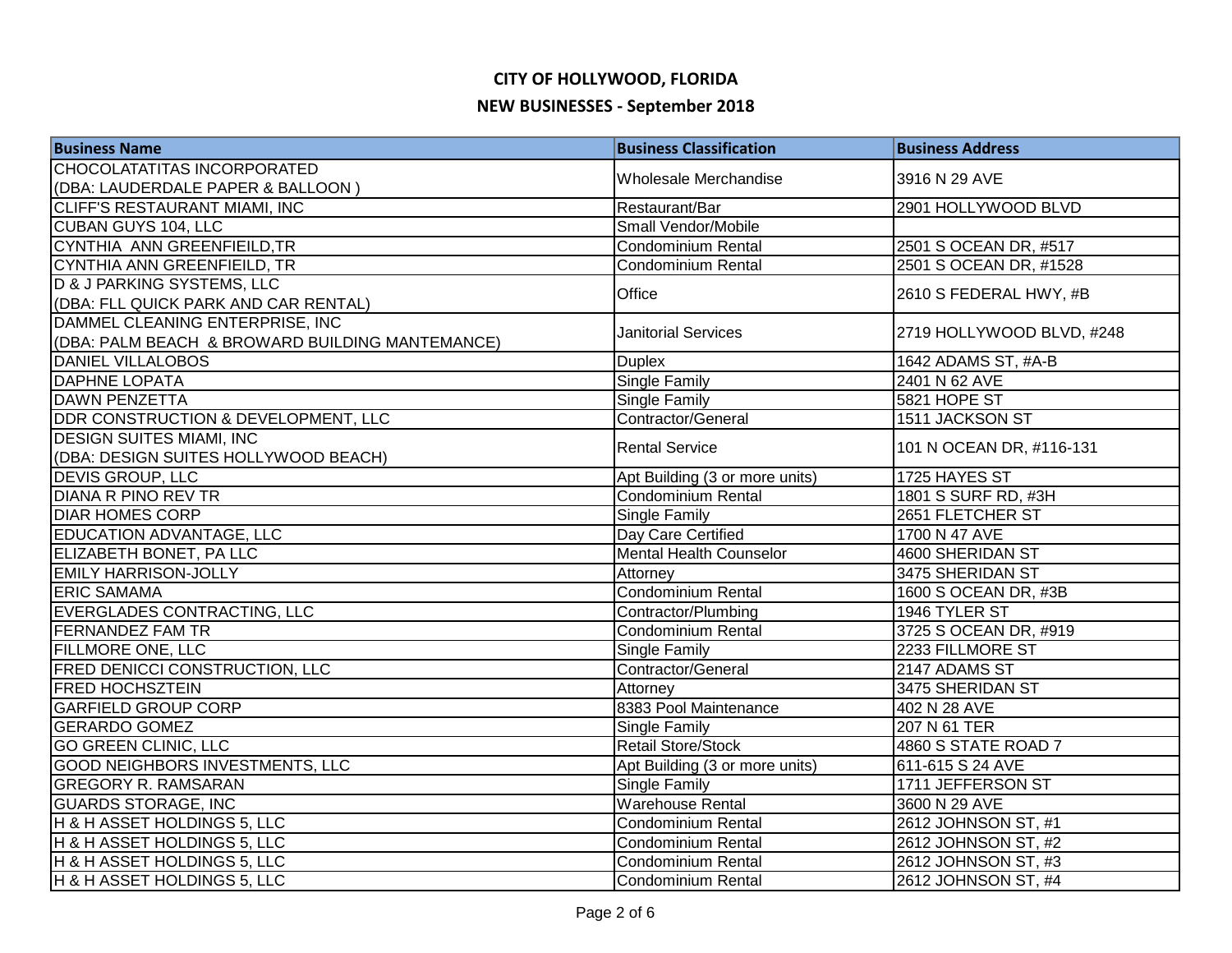| <b>Business Name</b>                    | <b>Business Classification</b>     | <b>Business Address</b>       |
|-----------------------------------------|------------------------------------|-------------------------------|
| H & H ASSET HOLDINGS 5, LLC             | <b>Condominium Rental</b>          | 2612 JOHNSON ST, #5           |
| H & H ASSET HOLDINGS 5, LLC             | <b>Condominium Rental</b>          | 2612 JOHNSON ST, #6           |
| H & H ASSET HOLDINGS 5, LLC             | Condominium Rental                 | 2612 JOHNSON ST, #7           |
| H & H ASSET HOLDINGS 5, LLC             | <b>Condominium Rental</b>          | 2612 JOHNSON ST, #8           |
| H & H ASSET HOLDINGS 5, LLC             | <b>Condominium Rental</b>          | 2612 JOHNSON ST, #9           |
| H & H ASSET HOLDINGS 5, LLC             | Condominium Rental                 | 2612 JOHNSON ST, #10          |
| H & H ASSET HOLDINGS 5, LLC             | <b>Condominium Rental</b>          | 2612 JOHNSON ST, #11          |
| H & H ASSET HOLDINGS 5, LLC             | Condominium Rental                 | 2612 JOHNSON ST, #12          |
| <b>HAPPY ISLANDS, INC</b>               | Printer/Engraver/Lithograph        | 2300 N 23 AVE                 |
| HARPER PEARL REALTY, LLC                | <b>Commercial Rental Units</b>     | 2116 HOLLYWOOD BLVD, #CU116   |
| HARVARD INTERNATIONAL ACADEMY, LLC      | School/Private                     | 3260-B STIRLING RD            |
| HARVIN I. MEADVIN REV TR                | Single Family                      | 1001 S 22 CT                  |
| HBS INVESTMENT, LLC                     | Single Family                      | 2540 WILEY ST                 |
| <b>HECTOR DE LORENZI</b>                | Single Family                      | 2829 DEWEY ST                 |
| HGE FIC E, LLC                          |                                    | 2230 HOLLYWOOD BLVD           |
| (DBA: GUIDEPOST MONTESSORI AT HLWD BCH) | Day Care Certified                 |                               |
| HGE FIC E, LLC                          | Day Care Certified                 | 2402 HOLLYWOOD BLVD           |
| (DBA: GUIDEPOST MONTESSORI AT HLWD BCH) |                                    |                               |
| HIBBA & IFZA, LLC                       | Grocery/Convenience Store          | 5659 JOHNSON ST               |
| (DBA: SUPER STAR GROCERY)               |                                    |                               |
| HOCHSZTEIN & HARRISON-JOLLY, P.A.       | Office                             | 3475 SHERIDAN ST, #209        |
| <b>HOLLYWOOD GARDENS PARK, INC</b>      | Apt Building (3 or more units)     | 1901 DEWEY ST, #1-8           |
| HOLLYWOOD TOBACCO ITSA, INC             | <b>Retail Store/Stock</b>          | 2002 HOLLYWOOD BLVD           |
| HUS ADAMS, LLC                          | Single Family                      | 1214 ADAMS ST                 |
| I.D. MANAGEMENT SERVICES, LTD           | <b>Business Office/Bookkeeping</b> | 4430-A SHERIDAN ST            |
| <b>IHAB TAWFIK</b>                      | Apt Building (3 or more units)     | 2444 ARTHUR ST                |
| <b>IOAN MUNTEAN</b>                     | <b>Single Family</b>               | <b>1630 MAYO ST</b>           |
| ISLAND VYBZ PROPERTY RENTAL CO., LLC    | <b>Single Family</b>               | 2335 FUNSTON ST               |
| <b>JAMES R. RIDGELY, III</b>            | <b>Commercial Rental Units</b>     | 2216 N 20 AVE                 |
| JAY AUTO IMPORT, LLC                    | <b>Auto Sales</b>                  | 5718 PLUNKETT ST              |
| <b>JEFFREY A BOTELHO</b>                | Attorney                           | 2450 HOLLYWOOD BLVD, #303B    |
| <b>JESUS GONZALEZ VIRGIL H/E</b>        | Single Family                      | 1011 N 16 CT                  |
| JOEL IRA WERTHEIMER                     | Physician                          | 3810 HOLLYWOOD BLVD, #2       |
| <b>JOHN CARLOZZI</b>                    | Single Family                      | 2410 ADAMS ST                 |
| <b>JOHN CARLOZZI</b>                    | <b>Single Family</b>               | 2743 ADAMS ST                 |
| <b>JOHN PTAK</b>                        | <b>Condominium Rental</b>          | 320 S SURF RD, #503           |
| JONATHAN ROSS ZIM                       | Attorney                           | 4000 HOLLYWOOD BLVD, STE 265S |
| JOSE OMAR MARTINEZ-NOVOA                | Chiropractor/Chiropodist           | 750 S FEDERAL HWY             |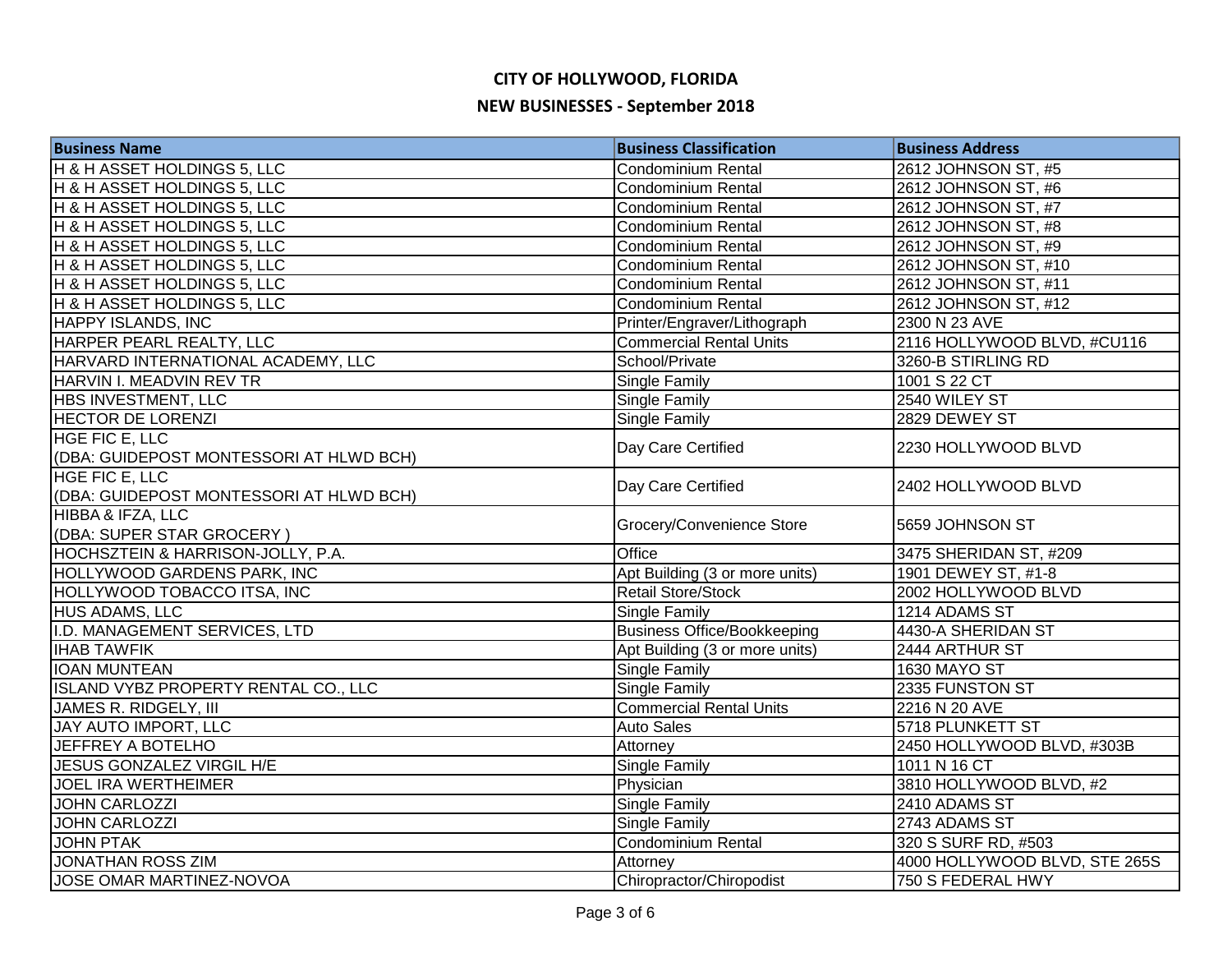| <b>Business Name</b>                   | <b>Business Classification</b> | <b>Business Address</b>    |
|----------------------------------------|--------------------------------|----------------------------|
| <b>JOSHUA M GOULET</b>                 | Attorney                       | 5821 HOLLYWOOD BLVD        |
| <b>JUDITH MAHABIR</b>                  | <b>Condominium Rental</b>      | 3331 FARRAGUT ST, #8G      |
| <b>JULIAN BUGAR</b>                    | Condominium Rental             | 5300 WASHINGTON ST, #326K  |
| <b>KAROLY BAN</b>                      | <b>Duplex</b>                  | 5606-5608 POLK ST          |
| <b>KAROLY C. BAN</b>                   | <b>Duplex</b>                  | 5617-5619 BUCHANAN ST      |
| KJ REAL ESTATE MANAGEMENT, LLC         | <b>Single Family</b>           | 2623 JACKSON ST            |
| KOSHER24 REVOLUTION, LLC               | Office                         | 3000 STIRLING RD, #136     |
| <b>KSENIA SAAVEDRA VANCE</b>           | Attorney                       | 5821 HOLLYWOOD BLVD        |
| <b>KURT BAUMAN</b>                     | Single Family                  | 7210 GARFIELD ST           |
| LAW OFFICES OF JEFFREY A BOTELHO, P.A. | Office                         | 2450 HOLLYWOOD BLVD, #303B |
| <b>LILIA TINARO</b>                    | Single Family                  | 4124 N 32 CT               |
| LINDA A EVANS, PH.D. PA                | Psychologist                   | 2080 HARRISON ST, STE 207  |
| LNL PROPERTIES, LLC                    | Single Family                  | 2518 ADAMS ST              |
| LNL PROPERTIES, LLC                    | Single Family                  | 6360 LIBERTY ST            |
| LOS SIETE NIETOS, INC                  | Restaurant/Bar                 | 903 N BROADWALK            |
| <b>LUCRETIA CANDALE</b>                | <b>Duplex</b>                  | 2321-2323 GRANT ST         |
| LUCRETIA FASCIANO                      | Condominium Rental             | 1400 S OCEAN DR, #403      |
| LUIS A. MENDEZ                         | <b>Single Family</b>           | 6921 HOPE ST               |
| LUIS JAVIER QUEIRUGA                   | <b>Janitorial Services</b>     | 1110 N 69 WAY              |
| LUIS MENDEZ                            | Single Family                  | 7500 RALEIGH ST            |
| LUIS VALENCIA                          | <b>Single Family</b>           | 7520 GRANT CT              |
| LYUBOV GRAPP                           | Condominium Rental             | 1400 S OCEAN DR, #1102     |
| MARCO ORGANIZATION, INC                | Apt Building (3 or more units) | 2321 MONROE ST, #A-D       |
| <b>MARIA SCAROLA</b>                   | <b>Single Family</b>           | 5802 JEFFERSON ST          |
| MARIE ESPERANTA BELIZAIRE              | <b>Condominium Rental</b>      | 3725 S OCEAN DR, #1409     |
| MARY BELFON                            | Single Family                  | <b>2846 MAYO ST</b>        |
| <b>MAURO MALTONI</b>                   | <b>Single Family</b>           | <b>1211 WASHINGTON ST</b>  |
| <b>MEGAN PARITI</b>                    | Attorney                       | 5821 HOLLYWOOD BLVD        |
| MENDEZ GARDENS APTS, LLC               | Single Family                  | 6132 PIERCE ST             |
| <b>MERI SHALEM</b>                     | <b>Single Family</b>           | 3606 ATLANTA ST            |
| MIAMI MOTORING, LLC                    | Repair/Auto                    | 5940 PLUNKETT ST, BAY B    |
| <b>MIAU'S PARTY CREATIONS, LLC</b>     | <b>Rental Service</b>          | 5613 FILLMORE ST           |
| <b>MICHAEL METZKES</b>                 | <b>Duplex</b>                  | 5743-5745 BUCHANAN ST      |
| MILLA INSURANCE AGENCY, P.A.           | Insurance Agency               | 6067 HOLLYWOOD BLVD, #345  |
| <b>MILTON S HERDOIZA</b>               | <b>Condominium Rental</b>      | 317 S 17 AVE, #5           |
| MOBILE ADVERTISING OF FLORIDA, LLC     | Repair Service                 | 2117 HOLLYWOOD BLVD        |
| (DBA: SOUTH FLORIDA COMPUTER TECH)     |                                |                            |
| <b>NELSON RIANO</b>                    | <b>Single Family</b>           | 715 N 32 CT                |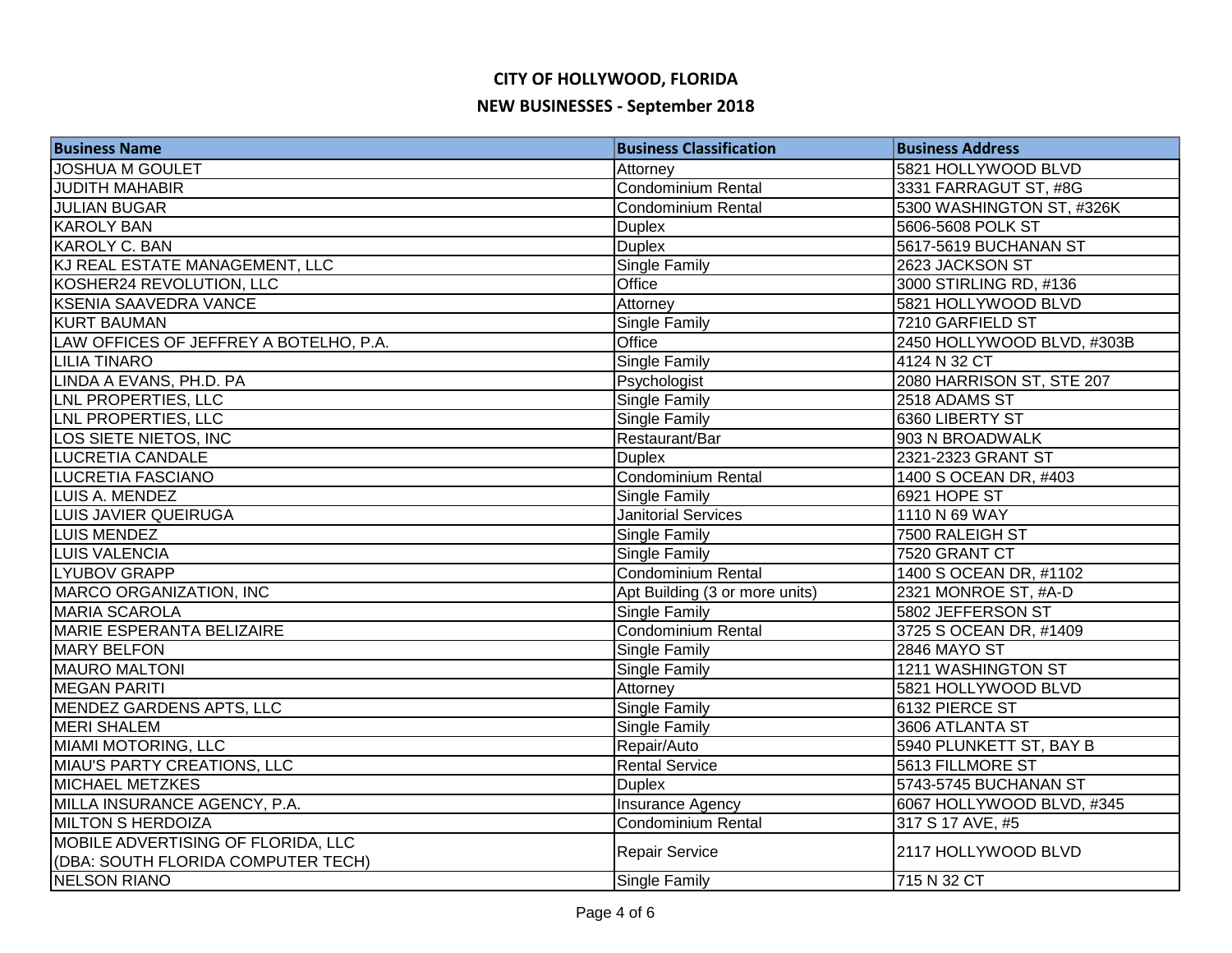| <b>Business Name</b>                                             | <b>Business Classification</b>     | <b>Business Address</b> |
|------------------------------------------------------------------|------------------------------------|-------------------------|
| NEW LIFE I, LLC                                                  | Massage Parlor/Salon               | 5450 S STATE ROAD 7, #7 |
| <b>NICOLE RAMOS-BARREAU</b>                                      | Attorney                           | 5821 HOLLYWOOD BLVD     |
| NINA STAR TR                                                     | <b>Condominium Rental</b>          | 1600 S OCEAN DR, #7C    |
| <b>NISSIM PENIAS</b>                                             | Single Family                      | 3125 N 36 AVE           |
| <b>NISSIM PENIAS</b>                                             | Single Family                      | 3105 N 37 AVE           |
| <b>ONELIO TAM</b>                                                | <b>Single Family</b>               | 214 N 61 TER            |
| <b>ORLY AMOR</b>                                                 | <b>Single Family</b>               | 3904 FLAMEWOOD LN, #217 |
| <b>ORLY COHEN</b>                                                | <b>Single Family</b>               | 3325 OAK DR             |
| <b>PATRIZIA GOLIO</b>                                            | <b>Duplex</b>                      | 1711 FLETCHER ST, #1-2  |
| <b>PAUL LUNG</b>                                                 | <b>Duplex</b>                      | 1827-1829 DIXIEANNA ST  |
| <b>PAULINE FAWAZ</b>                                             | <b>Single Family</b>               | 2153 N 14 AVE           |
| <b>PETRE LAPASTE</b>                                             | Apt Building (3 or more units)     | 1930 GRANT ST, #1-4     |
| PHILIP & HEDWIG GADELRAB REV TR                                  | <b>Single Family</b>               | 1732 ROOSEVELT ST, #C   |
| PILCO INVESTMENTS, INC                                           | Apt Building (3 or more units)     | 2810-2814 FILLMORE ST   |
| PIZZA RICCA, LLC                                                 | Restaurant/Bar                     | 5226 S STATE ROAD 7     |
| (DBA: PIZZA RICCA)                                               |                                    |                         |
| POLK 26, LLC                                                     | Apt Building (3 or more units)     | 1656 POLK ST            |
| PURAN HOLDING & INVESTMENTS, INC                                 | <b>Duplex</b>                      | 5890 RODMAN ST          |
| PURAN HOLDING & INVESTMENTS, INC                                 | <b>Duplex</b>                      | 5894 RODMAN ST          |
| RAVISSANT DREAM TRAVEL, LLC                                      | <b>Travel Bureau/Agency</b>        | <b>2540 MAYO ST</b>     |
| <b>REAMS INVESTMENTS, LLC</b>                                    | Repair/Auto                        | 720 S DIXIE HWY         |
| <b>REDLINE IGUANA REMOVAL, LLC</b>                               | <b>Animal Trapping</b>             | 4309 JOHNSON ST         |
| <b>RENEWAL SPA, INC</b>                                          | Cosmetologists/Facials             | 4415 HOLLYWOOD BLVD     |
| <b>RESCATADORES DE ANGELES, LLC</b>                              | <b>Consultant/Business Advisor</b> | 2514 ADAMS ST           |
| RH INVESTMENT HOLDINGS, LLC                                      | Apt Building (3 or more units)     | 2417 HAYES ST           |
| <b>RICHARD B LEACH</b><br>(DBA: WET MOBILE CAR WASH & DETAILING) | Car Wash & Detail (Mobile)         | 5724 MAYO ST            |
| <b>ROBERT PORGES</b>                                             | <b>Condominium Rental</b>          | 1400 S OCEAN DR, #407   |
| <b>ROBERT PORGES</b>                                             | Condominium Rental                 | 1400 S OCEAN DR, #406   |
| <b>RUSSELL HOWARD COE</b>                                        | <b>Single Family</b>               | 820 N 69 TER            |
| <b>RYAN STENSON</b>                                              | Single Family                      | 2210 SCOTT ST           |
| <b>SARAH CHEKRAN</b>                                             | <b>Duplex</b>                      | 1824 LINCOLN ST         |
| <b>SAUL PEREZ</b>                                                | <b>Duplex</b>                      | 702 N 20 CT, #1-2       |
| SCANDINAVIAN BOILER SERVICE, INC                                 | <b>Retail Store/Stock</b>          | 3752 SW 30 AVE          |
| <b>SCOTT D OWENS</b>                                             |                                    | 3800 S OCEAN DR, #235   |
| <b>SCOTT D OWENS, PA</b>                                         | Attorney<br>Office                 | 3800 S OCEAN DR, #235   |
| <b>SEAN MARTIN HOLAS</b>                                         | Attorney                           | 3800 S OCEAN DR, #235   |
| <b>SERGEI SERGEEV</b>                                            | Condominium Rental                 | 1600 S OCEAN DR, #4F    |
|                                                                  |                                    |                         |